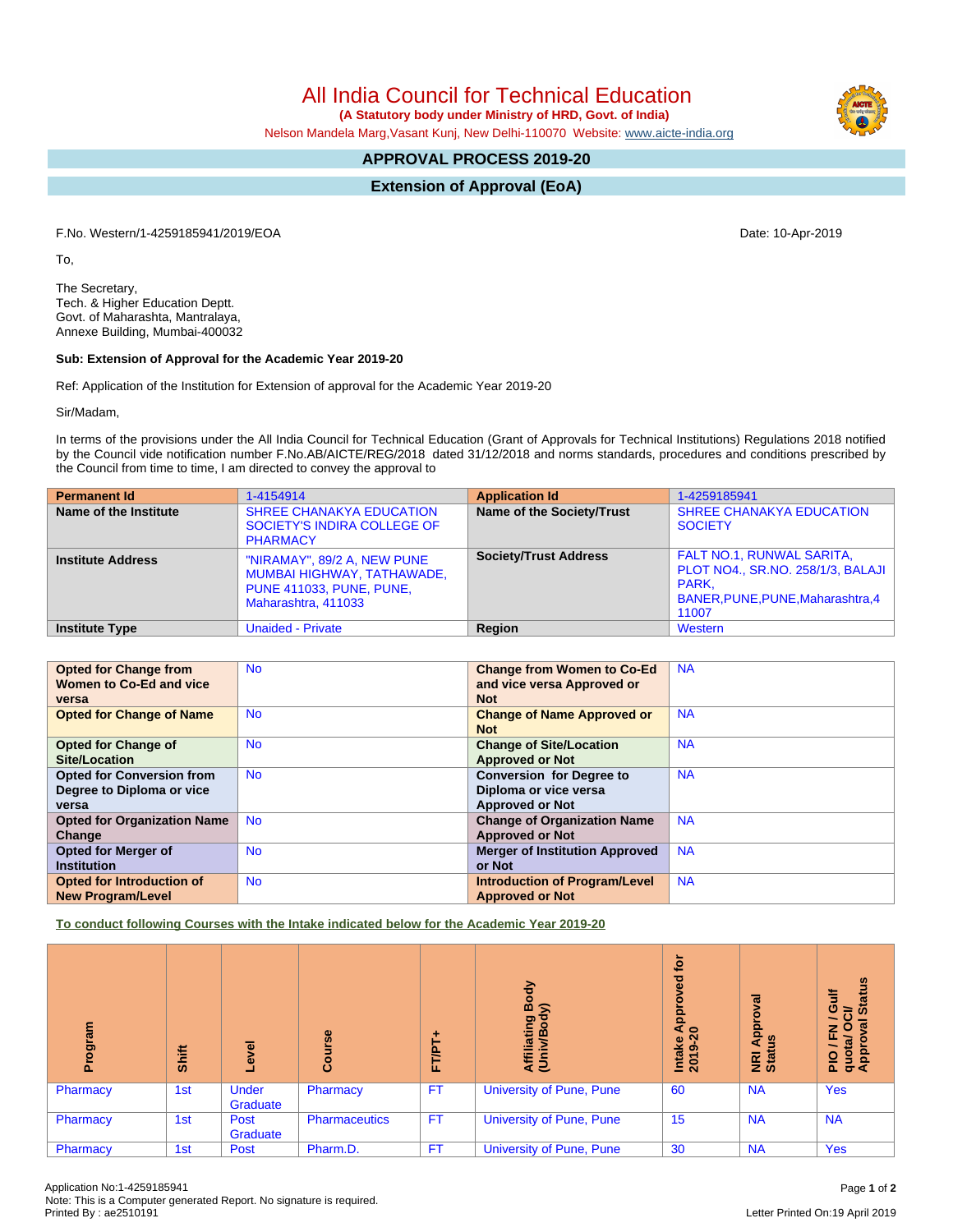|          |     | Graduate |                |                          |      |     |
|----------|-----|----------|----------------|--------------------------|------|-----|
| Pharmacy | 1st | Post     | Pharm.D. (Post | University of Pune, Pune | ' NA | Yes |
|          |     | Graduate | Baccalaureate) |                          |      |     |

+FT –Full Time,PT-Part Time

In case of any differences in content in this Computer generated Extension of Approval Letter, the content/information as approved by the Executive Council / General Council as available on the record of AICTE shall be final and binding.

Strict compliance of Anti-Ragging Regulation: - Approval is subject to strict compliance of provisions made in AICTE Regulation notified vide F. No. 37-3/Legal/AICTE/2009 dated July 1, 2009 for Prevention and Prohibition of Ragging in Technical Institutions. In case Institution fails to take adequate steps to Prevent Ragging or fails to act in accordance with AICTE Regulation or fails to punish perpetrators or incidents of Ragging, it will be liable to take any action as defined under clause 9(4) of the said Regulation.

## **It is mandatory to comply all the essential requirements as given in APH 2019-20(appendix 6)**

NOTE: If the State Government / UT / DTE / DME has a reservation policy for admission in Technical Education Institutes and the same is applicable to Private & Self-financing Technical Institutions, then the State Government / UT/ DTE / DME shall ensure that 10 % of Reservation for EWS would be operational from the Academic year 2019-20 without affecting the percentage reservations of SC/ST/OBC/General . However, this would not be applicable in the case of Minority Institutions referred to the clause (1) of Article 30 of **Constitution of India.**

> **Prof. A.P Mittal Member Secretary, AICTE**

Copy to:

- **1. The Director Of Technical Education\*\*, Maharashtra**
- **2. The Registrar\*\*,** University Of Pune, Pune
- **3. The Principal / Director,** Shree Chanakya Education Society'S Indira College Of Pharmacy "Niramay", 89/2 A, New Pune Mumbai Highway, Tathawade, Pune 411033, Pune, Pune, Maharashtra,411033
- **4. The Secretary / Chairman,** Shree Chanakya Education Society

Falt No.1, Runwal Sarita, Plot No4., Sr.No. 258/1/3, Balaji Park, Baner. Pune,Pune, Maharashtra,411007

**5. The Regional Officer,** All India Council for Technical Education Industrial Assurance Building 2nd Floor, Nariman Road Mumbai - 400 020, Maharashtra

## **6. Guard File(AICTE)**

Note: Validity of the Course details may be verified at <http://www.aicte-india.org/>

**\*\*** Individual Approval letter copy will not be communicated through Post/Email. However, consolidated list of Approved Institutions(bulk) will be shared through official Email Address to the concerned Authorities mentioned above.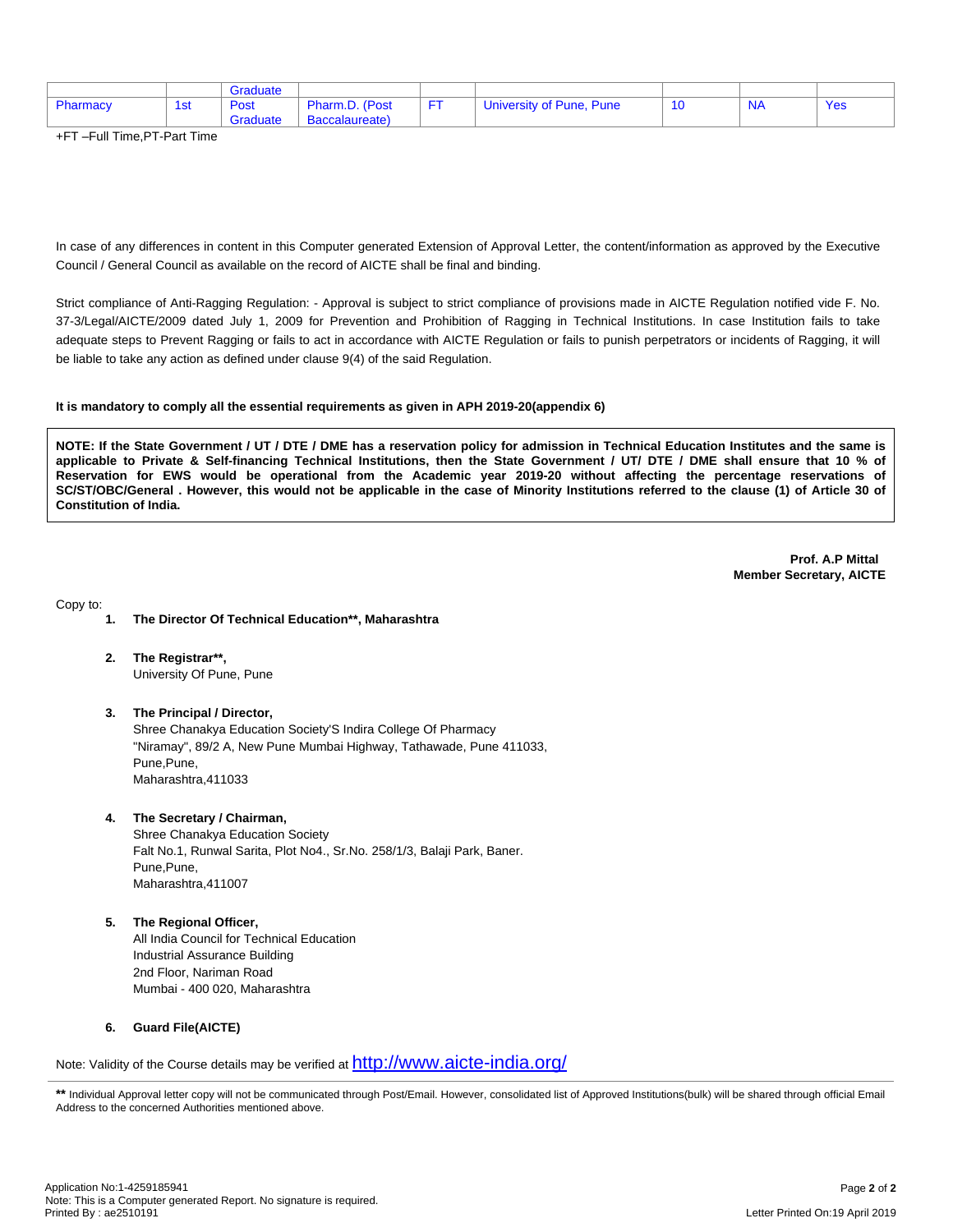| S.No           | <b>Institute Name</b>                                                                                                                             | <b>State</b>      | <b>File Number</b> | <b>Institution</b><br>ID | Course         | Decisions of the 106 CC meeting of<br>the PCI held on 9th& 10th April,<br>2019 (under Item No. 763)                                      |
|----------------|---------------------------------------------------------------------------------------------------------------------------------------------------|-------------------|--------------------|--------------------------|----------------|------------------------------------------------------------------------------------------------------------------------------------------|
| $\mathbf{1}$   | Adarsa College of<br>Pharmacy G                                                                                                                   | Andhra            | 32-733             | <b>PCI - 35</b>          | <b>B.Pharm</b> | Extension of approval upto 2019-<br>2020 for 60 intake (B.Pharm). Also<br>to inspect                                                     |
|                | Kothapalli E G Distt<br>Andhra Pradesh                                                                                                            | Pradesh           | 17-588             | <b>PCI - 35</b>          | D.Pharm        | Extension of approval upto 2019-<br>2020 for 60 intake (D.Pharm). Also<br>to inspect                                                     |
| $\overline{2}$ | Bapatla College of<br>Pharmacy BAPATLA<br><b>Distt Guntur</b>                                                                                     | Andhra<br>Pradesh | 32-171             | <b>PCI - 216</b>         | <b>B.Pharm</b> | Extension of approval upto 2019-<br>2020 for 100 intake (B.Pharm). Also<br>to inspect                                                    |
| 3              | <b>Emmanuel College of</b><br>Pharmacy<br>Singannabanda<br>Bheemilipatnam<br>Mandal<br>Visakhapatanam                                             | Andhra<br>Pradesh | 32-1033            | PCI - 600                | <b>B.Pharm</b> | Extension of approval upto 2019-<br>2020 for 60 intake (B.Pharm). Also<br>to inspect                                                     |
| $\overline{4}$ | Jogaiah Institute of<br>Technology and<br>Science College of<br>Pharmacy<br>Kalagampudi<br>Yelamanchili Mandal<br>Near Palakol WG<br><b>Distt</b> | Andhra<br>Pradesh | 32-776             | PCI - 1024               | <b>B.Pharm</b> | Extension of approval upto 2019-<br>2020 for 60 intake (B.Pharm). Also<br>to inspect                                                     |
| 5              | K G R L College of<br>Pharmacy<br>Bhimavaram<br>Dirusumarru Road<br>West Godavari Distt                                                           | Andhra<br>Pradesh | 32-688             | PCI - 1050               | <b>B.Pharm</b> | Extension of approval upto 2019-<br>2020 for 100 intake (B.Pharm).raise<br>in admision from 60 to 100 from<br>2018-2019. Also to inspect |